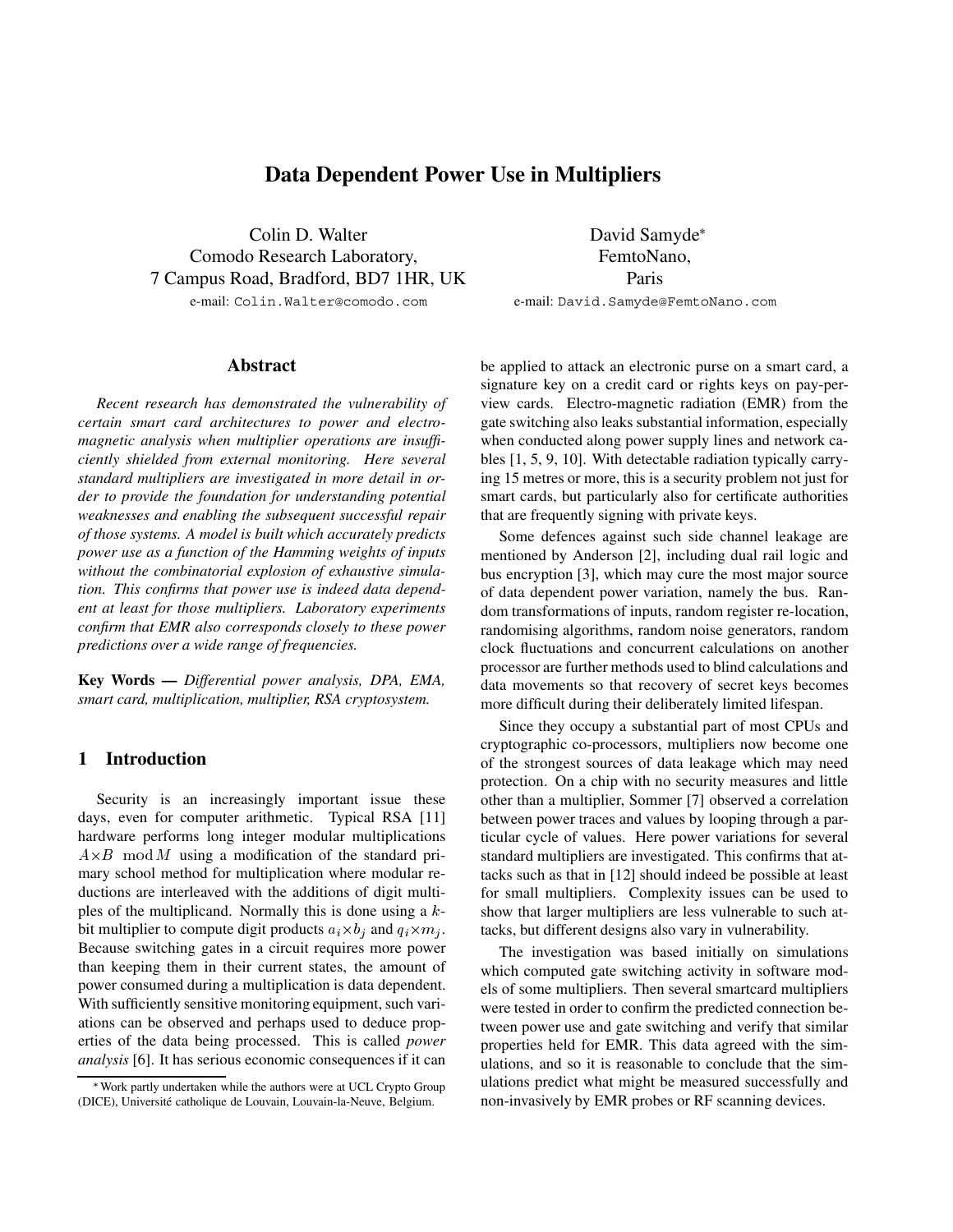The problem with exhaustive simulations is combinatorial explosion:  $O(2^{4k}k^2)$  for a k-bit multiplier as a result of initialisation with two arguments followed by the  $O(k^2)$ multiplication of two further arguments. For larger cases which may be met in practice, less accurate random sampling must be performed. This prompts the need for more efficient models to aid the design of less leaky hardware.

Often an attacker just needs information about the Hamming weight of arguments, as in [12], to recover a secret key: the weights of individual digits are sufficient to identify re-use of long integer arguments in an exponentiation, and this may be enough to determine the precise operations in the exponentiation scheme, and hence reveal the secret exponent used. So, for cases when Hamming weights are of interest, a model is constructed which predicts power use in only  $O(k^6)$  time. This is tailored to the precise construction of the target multiplier to give very accurate results.

The model has to make a strong assumption to achieve such a large reduction in computational complexity, namely that certain groups of bits generated within the multiplier have independent values. In reality this is far from the case, but the accuracy was still verifiable in two ways. First, the model and simulation were compared for small multipliers. Then the model was compared with multipliers used in practice by obtaining power and EMR traces in the laboratory. In both cases the results matched closely.

The main conclusions are: i) power use in standard multipliers is closely related to input Hamming weights; ii) the simplifications described here enable fairly accurate models of power use to be constructed, so that designs can be tested more easily in the search for less leaky hardware; and iii) that some multiplier designs (such as one with binary Booth re-coding) leak less information about Hamming weights than others (such as the standard add-and-shift multiplier).

#### **2 Notation**

Most smart card cryptographic processors make use of a single, unpipelined k-bit multiplier, where typically  $k = 16$ although  $k = 32$  is becoming the norm. Then the long integers used in public-key cryptography are represented using  $k$ -bit digits. The RSA crypto-system uses modular exponentiation to encrypt, decrypt, sign and verify [11]. The attacker's aim is to recover the factorisation of the modulus M or, equivalently, the secret decryption exponent.

The exponentiation is comprised of modular multiplications  $R \leftarrow (A \times B + C) \mod M$  which loop round the code:

$$
R \leftarrow r \times R + a_i \times B
$$
  
\n
$$
q \leftarrow R \text{ div } M
$$
  
\n
$$
R \leftarrow R - q \times M
$$

(or a similar variation such as is given by Montgomery [8]). Here  $R$  holds the partial product,  $a_i$  is a digit of  $A$  in base

 signment breaks down into a number of sequential multiply $r = 2<sup>k</sup>$ , and q is the digit multiple of M which must be subtracted to keep  $R$  within any required bounds. The first asaccumulate operations on digits with carry digit  $c$ :

$$
r_j + r \times c \quad \leftarrow \quad r \times r_j + a_i \times b_j + c \tag{1}
$$

The hardware for this leaks data which an attacker can extract by observing variations in current or EMR. The question here is whether or not he can determine the Hamming weight of  $a_i$ , say, by averaging over the  $b_i$  in (1) since, by [12], this would enable him to determine which multiplier  $A$  is used in the exponentiation. With the standard square-and-multiply or  $m$ -ary exponentiation methods, this easily leads to reconstruction of the secret exponent.

A significant complication is that power variation from gate switching depends not just on the input data but also on the initial state of the multiplier. Some technique, such as averaging, is needed to remove such dependencies on the initial state and other irrelevant inputs. The repeated re-use of data in (1) provides just the opportunity for this. The main problem faced by implementors is the removal of such handles by which attackers are able to isolate useful subsets of observations over which averaging proves productive: the handle used in [12] was based on the Hamming weight of digits. So part of our interest here is in how averaged data from the multiplier determines Hamming weight.

#### **3 Multiplier Simulation**

Two software simulations of  $k$ -bit multipliers were built with variable  $k$  in order to verify empirical claims by previous authors that gate switching activity was related to the Hamming weights of the inputs. The simulated circuits were constructed from logic gates, 3-bit to 2-bit full adders  $(Fig. 1)$  and 2-bit half adders using a standard Wallace tree configuration and carry-propagate adder. They followed the add-and-shift model ([4], Fig. 3.1) and the binary Boothrecoding model ([4], Fig. 3.4). Pipelined multipliers were not considered as they are too large for smart cards and simultaneous processing of several multiplications is likely to mask much of the effect of interest here that designers need to eliminate. (Indeed, pipelining may be an effective counter-measure to power attacks on the multiplier.)

For convenience, we assume that the power consumed by switching AND, OR and XOR gates is the same and identical whichever way they are switched. Then, to obtain a good overall picture, it suffices to count gates which are switched without any weighting for different power use. So the number of gates switched between the registers was recorded, but no term was included for switching within the registers, nor any for the multiplexing of input bits which is required to feed the initial AND gates. Such switching activity simply increases the strength of our conclusions. Furthermore,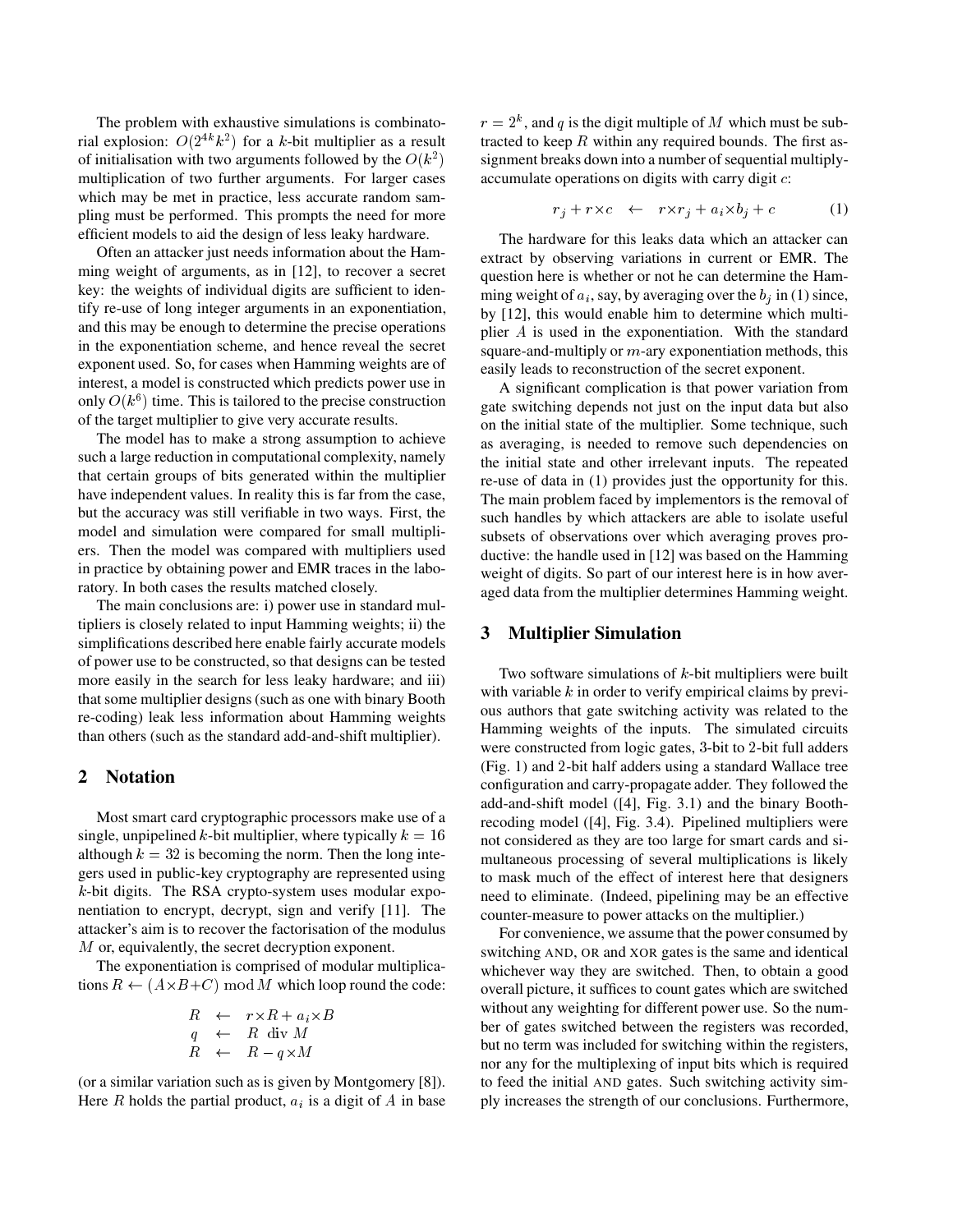the accumulation of the carry digit  $c$  was ignored: it makes little difference to the results except that further averaging would be necessary to eliminate the variation caused by it.



Figure 1. A 3-bit Counter (Full Adder).

Different constructions were tried corresponding to the different groups of three bits which can be chosen for each full adder. Their effect on the simulation results were not usually substantial. So similar results would seem to hold for every multiplier within a major design class, whatever its detailed layout. However, the initial simulation model was over-simplified and gave poor results. Thus,

• the multiplier model used in simulations should match the hardware design as closely as possible.

Ideally, the gates in the simulation would be initialised by executing an initial product, say  $c \times d$ . For each choice of c and d, the product  $a \times b$  would then be performed and the number of gate switches counted. For each  $a$ , the average would be computed as  $b$ ,  $c$  and  $d$  varied over all values and this used to characterise  $a$ . This is only possible for small multipliers, and was done for all the results here with  $k \leq 8$ . For larger multipliers some simplifications had to be made: only a subset of random values  $c$  and  $d$  were chosen, and, when necessary, only a random set of values for  $b$  were used to derive data supposedly characteristic of  $a$ .

For such input sets, the number of gate changes from high to low or low to high were counted. These were averaged for a given first argument  $a$  and also for a given second argument  $b$ . The first arguments  $a$  (the multipliers) and the second arguments  $b$  (the multiplicands) were then ordered according to these averages and used to create tables, such as Table 1, and graphs, such as Fig. 2, for different  $k$ .

The orders for multipliers and multiplicands are usually slightly different because the inputs cannot be treated symmetrically. Typically this results from using a row of full adders to combine three multiples of the multiplicand into two. Then, in the add-and-shift multiplier, bits of multiplicand  $b$  are processed uniformly, but those of multiplier  $a$  are not. As a result, we distinguish between the multiplicand (always  $b$  here) and the multiplier (always  $a$  here). For obvious reasons, the difference between these is more marked for the Booth-recoding case.

#### **4 Gate Count Digit Order**

Of interest here is the order of the digits according to the number of gates switched. We write  $a_0 <_{qc} a_1$  when the average switched gate count  $gc$  for digit  $a_0$  is less than that for  $a_1$  in a specified situation. Not only was it verified by the simulation that the (averaged) gate count is indeed closely related to the Hamming weight of the argument, but more detailed patterns emerged for the ordering of individual digits according to these gate switching counts.

• The Hamming Weight Principle: Let  $HW(a)$  denote the Hamming weight of a digit  $a$ , i.e. the sum of its bits. Then HW( $a_0$ ) < HW( $a_1$ ) implies  $a_0 <_{gc} a_1$ .

For the add-and-shift multiplier, this principle held without exception for both arguments and for all values of  $k$  that were investigated, whether by exhaustive simulation as in the cases of  $k \leq 8$ , or by random approximation as described above for  $k > 8$ . Indeed, for small k there is a visible jump in the average number of gates switched when the Hamming weight of an argument is increased (*see* Fig. 2).

In the case of the Booth multiplier, the Hamming Weight Principle also held without exception for the *multiplicand* and all tested values of  $k$ . However, the *multiplier* argument, namely the input which is re-coded, behaved erratically with respect to Hamming weight. A much better measure was given by using *Booth* weight, which, in a sense, corresponds to the Hamming weight of the recoding:

**Definition 1** *The* Booth Weight *of a number with binary representation*  $b_n...b_1b_0$  *is the sum of the weights of all triples*  $b_{2i+1}b_{2i}b_{2i-1}$  ( $i \in \mathbb{Z}$ ) where 000 has weight 0, 111 *has weight and all other triples have weight .*

(Ends are padded with zeros as necessary.) In the Booth multiplier with recoded multiplier, apart from the end conditions, triple 000 leads to a string of 0s being added to the accumulating sum, triple 111 leads to a string of 1s being added, and otherwise a shifted copy of the multiplicand, or its complement, is added. On average, these contribute weights in the ratio  $0.2.1$  respectively, as in the definition.

Here is an illustrative example showing the behaviour:

• For the Booth multiplier with  $k = 4$ , the average gate count order is 0, 4, 1, 5, 7, 3, 6, 2, 12, 8, 13, 9, 11, 10, 15, 14 for the multiplier  $a$  but 0, 2, 4, 1, 8, 6, 5, 10, 3, 12, 9, 7, 14, 13, 11, 15 for the multiplicand  $b$ .

The Booth weights of multiplier  $a$  are all in ascending order, as are the Hamming weights of multiplicand *.* 

More detailed ordering of digits with equal Hamming (or Booth) weight follows several rules-of-thumb. These depend on the multiplier type, with exceptions arising from how bits are grouped for feeding into the compressors. The two add-and-shift multiplier "guidelines" below hold for around 75% and 85% respectively of cases with  $k \leq 8$ :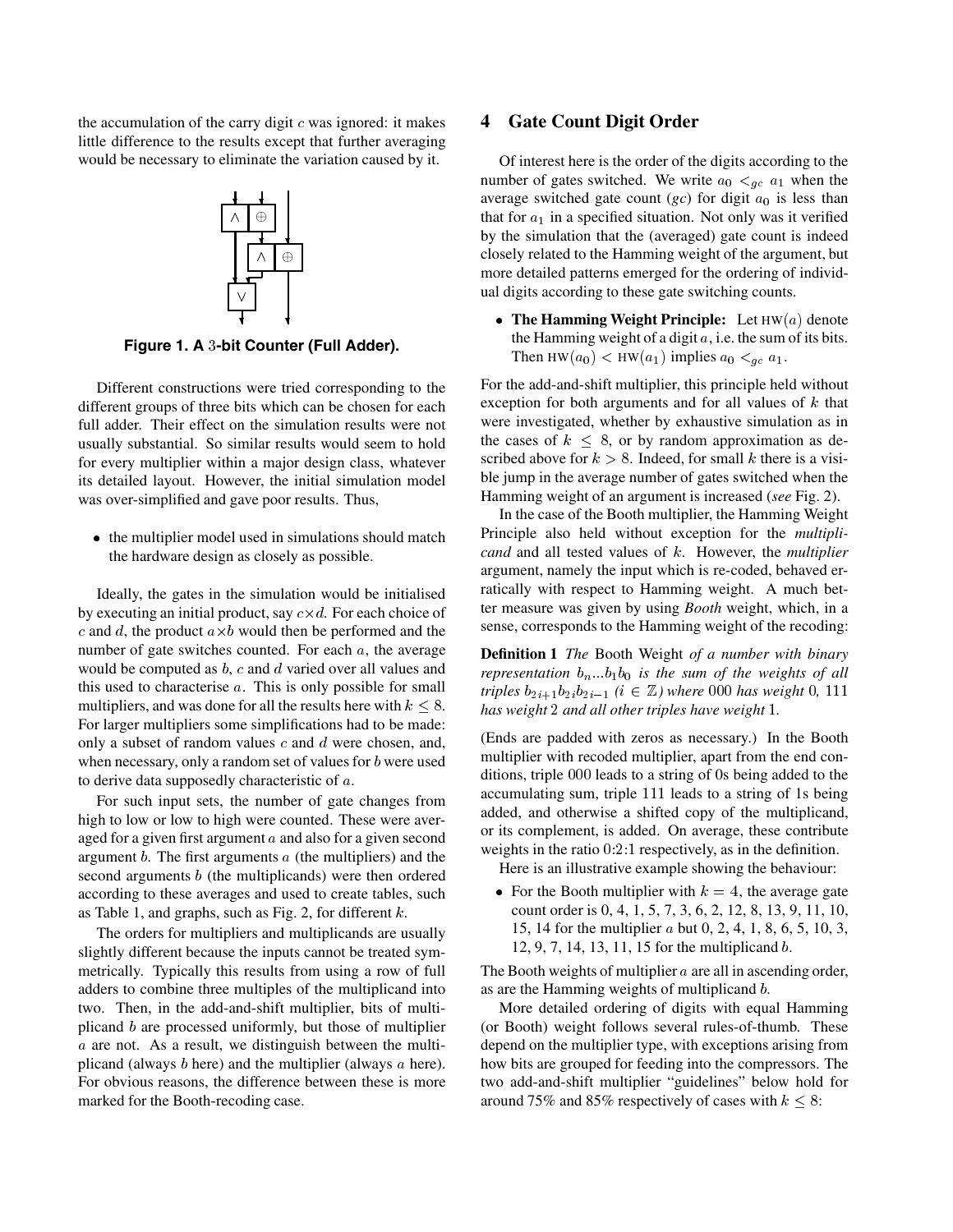| $a\times b$      | $\boldsymbol{a}$ | 0    |      | 2    | 4     | 5     | 3     | 6     |       |
|------------------|------------------|------|------|------|-------|-------|-------|-------|-------|
| $\boldsymbol{b}$ | Averages         | 6.31 | 7.31 | 7.88 | 8.30  | 9.80  | 9.87  | 10.41 | 12.27 |
| 0                | 6.31             | 6.31 | 6.31 | 6.31 | 6.31  | 6.31  | 6.31  | 6.31  | 6.31  |
|                  | 7.44             | 6.31 | 6.81 | 7.06 | 7.31  | 7.81  | 7.56  | 8.06  | 8.56  |
| 2                | 7.88             | 6.31 | 7.06 | 7.31 | 7.69  | 8.44  | 8.06  | 8.69  | 9.44  |
| 4                | 8.17             | 6.31 | 7.06 | 7.69 | 7.91  | 8.66  | 8.44  | 9.28  | 10.03 |
| 5                | 9.80             | 6.31 | 7.56 | 8.44 | 8.91  | 11.78 | 9.69  | 11.03 | 14.69 |
| 3                | 9.88             | 6.31 | 7.56 | 8.06 | 8.69  | 9.94  | 10.81 | 12.97 | 14.72 |
| 6                | 10.39            | 6.31 | 7.81 | 8.69 | 9.28  | 10.78 | 13.16 | 12.00 | 15.13 |
| 7                | 12.27            | 6.31 | 8.31 | 9.44 | 10.28 | 14.69 | 14.91 | 14.94 | 19.31 |

Table 1. Average Gate Switching in a 3-bit Add-and-Shift Multiplier, with ordered Arguments.

- **I.** Suppose  $a_0$  and  $a_1$  are *odd* digits with HW( $a_0$ ) =  $HW(a_1)$  and  $a_0 < a_1$ . Then usually  $2^i a_0 >_{gc} 2^j a_1$ for  $i, j \geq 0$  in the add-and-shift multiplier.
- **II.** Normally,  $a \lt_{gc} 2^i a$  for  $i > 0$ .

For the add-and-shift case with  $k=3$ , these imply  $5 \lt_{gc} 3 \lt_{gc}$ 6 and  $1 \lt_{qc} 2 \lt_{qc} 4$ , which are readily verified (*see* Table 1). With the Hamming Weight Principle, this gives a total ordering of all digits when  $k=3$ . Grouping bits in threes for the 3-to-2 counters means that digits of the same weight can behave quite differently, as is the case for weight 2 (*see* Fig. 2). Hence there are higher order properties that might be exploited to deduce more than just Hamming weight.

When  $k = 4$  the order varies slightly between multiplier and multiplicand, but the Hamming Weight rule still holds:

• For the add-and-shift multiplier with  $k = 4$ , the average gate count order is 0, 1, 2, 4, 8, 3, 9, 5, 10, 6, 12, 11, 7, 13, 14, 15 for the multiplier  $a$  but 0, 1, 2, 4, 8, 9, 3, 5, 10, 12, 6, 13, 7, 11, 14, 15 for the multiplicand *b*.

The second rule-of-thumb always holds also, but the first fails (at least for our multiplier) in a quarter of cases, such as for the multiplicand pairs  $(3,5)$ ,  $(3,10)$  and  $(7,11)$ .

Similar but more complex results apply to the multiplicand of the Booth multiplier, but other guidelines are needed to characterise the order for the recoded argument.

A further principle relates the order of digits as  $k$  is increased when the hardware is constructed in the same way:

**III.** For add-and-shift multipliers, if  $a \lt_{gc} a'$  in k-bit arithmetic, then usually  $a \lt_{gc} a'$  in  $(k+1)$ -bit arithmetic.

Thus, the digit order for  $k = 3$  is contained within that of  $k = 4$  except that the pair (5,3) is reversed. Like the first two, this rule is frequently violated. Re-ordering of digits is inevitable: it is difficult to combine rows of full adders in a consistent manner as  $k$  is increased.

It is now clear that there are general principles for any multiplier which determine a broad ordering of the digits under average gate switching, with the detailed order being determined only once the multiplier is defined precisely.





**Figure 2. Gate Switching for the Second** Argument of a 3-Bit Add-and-Shift Multiplier.

### **5 Hamming Weights**

Gate count results for digit products  $a \times b$  can be translated easily into statistics relating Hamming weights by averaging over all digits with the same Hamming weight. Table 2 shows this for the 8-bit add-and-shift multiplier. Fig. 3 illustrates the same data graphically. From this it is clear that there is a close and potentially predictable relationship between Hamming weight and average gate switching activity. This relationship is close to linear in each Hamming weight except for values close to 0. Moreover, from the above, digits of the same Hamming weight behave in a broadly similar way. Thus, if one can obtain a measure of the average gate switching activity for  $a \times b$  as b varies uniformly over all digits, or uniformly over all digits of a known Hamming weight, then it should be possible to extract the exact Hamming weight of  $a$ . Fortunately for the security of an embedded RSA cryptosystem, this does not lead easily to a deduction of the value of  $a$  except in the unusual circumstances of extreme Hamming weights: the variance in average gate counts between individual digits of the same weight is not high, and for the middle weights there are many alternative choices which can be made. Because of this, increasing the digit size  $k$  makes life much harder for the attacker. However, just an approximate Hamming weight may be all that the attacker requires [12].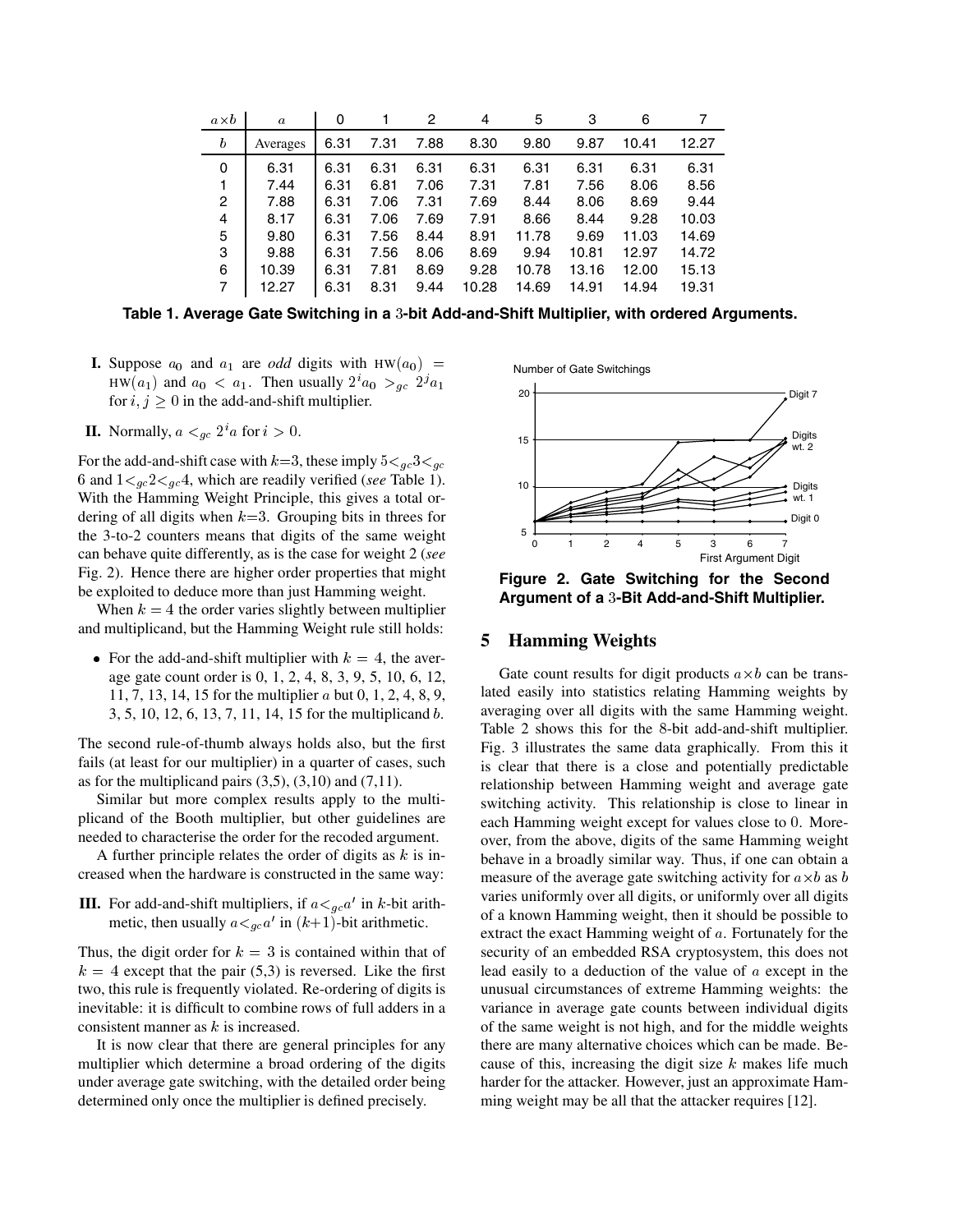| $a\times b$    | HW(a)              | 0     |       | 2      | 3      | 4      | 5      | 6      |        | 8      |
|----------------|--------------------|-------|-------|--------|--------|--------|--------|--------|--------|--------|
| HW(b)          | Av <sup>ages</sup> | 77.30 | 81.49 | 88.26  | 95.88  | 103.82 | 111.86 | 119.87 | 127.80 | 135.60 |
| 0              | 77.30              | 77.30 | 77.30 | 77.30  | 77.30  | 77.30  | 77.30  | 77.30  | 77.30  | 77.30  |
|                | 81.49              | 77.30 | 78.35 | 79.40  | 80.45  | 81.49  | 82.54  | 83.59  | 84.64  | 85.69  |
| $\overline{c}$ | 88.24              | 77.30 | 79.40 | 81.72  | 84.47  | 87.84  | 91.77  | 95.54  | 99.12  | 102.86 |
| 3              | 95.90              | 77.30 | 80.45 | 84.47  | 89.78  | 95.68  | 101.56 | 107.76 | 114.15 | 120.10 |
| 4              | 103.84             | 77.30 | 81.49 | 87.83  | 95.69  | 103.59 | 111.84 | 120.02 | 128.21 | 136.04 |
| 5              | 111.85             | 77.30 | 82.54 | 91.77  | 101.56 | 111.81 | 121.97 | 132.06 | 141.70 | 151.61 |
| 6              | 119.84             | 77.30 | 83.59 | 95.63  | 107.69 | 119.94 | 132.05 | 143.64 | 155.43 | 167.50 |
| $\overline{7}$ | 127.75             | 77.30 | 84.64 | 99.27  | 113.91 | 128.15 | 141.71 | 155.46 | 168.97 | 181.18 |
| 8              | 135.60             | 77.30 | 85.69 | 102.97 | 119.62 | 136.04 | 152.00 | 167.58 | 181.14 | 193.14 |

**Table 2. Switching in -bit Add-and-Shift Multiplier averaged over Arguments of equal Hamming Wt.**



**Figure 3. Gate Switching in an 8-bit Multiplier as a Function of input Hamming Weights.**

#### **6 Trees of -bit Counters**

Full adders, i.e. 3-bit counters, form the main body of a typical multiplier. This section studies how the distribution of bits changes as the bits progress down a tree of counters. The changes affect the number of gates that are switched: interesting data-dependent activity occurs near the inputs, but any non-uniformity in the distribution of input bits dissipates lower down the tree so that, by the output, 0s and s turn up with roughly equal probability. Multipliers constructed from other compressors behave similarly.

The next theorem describes how a single counter experiences a data-dependent amount of gate switching activity and affects the probabilities of bits as they pass through.

**Theorem 1** In a 3-bit full adder, let  $\delta$  be the number of in*put bits set to minus the resulting number of output bits set to .*

i)  $\delta$  *is either* 0 *or* 1. If the input bits are independent with *probability*  $p$  *of being*  $1$  *and*  $q = 1-p$ *, then*  $\delta = 0$  *with* is probability  $3pq^2+q^3$  and  $\delta = 1$  with probability  $p^3+3p^2q$ ;

ii) *If all inputs are independently and uniformly distributed then, on average, two gates are switched if*  $\delta = 0$ *,*  *and two and a half gates are switched if*  $\delta = 1$ ;

iii) *Suppose the full adder has been initialised with input bits which are independent with probability p of being* 1, *and the following input bits are independently with probability* p'. Define  $q = 1-p$  and  $q' = 1-p'$ . Then the average *number of gates switched by the latter input is*

$$
p(3+2q) + \frac{p'}{1+2p'}(q-p)^2(5q-p)
$$

*when*  $\delta = 0$  *and, when*  $\delta = 1$ *, it is* 

$$
(3+2p+4p^2)q + \frac{q'}{1+2q'}(3p-q)^2(p-q) ;
$$

iv) *For the situation in* (iii)*, the average difference in the number of gates switched between cases*  $\delta = 0$  *and*  $\delta = 1$ *is:* a) *at least*  $\frac{1}{2}$  *for all*  $p \leq \frac{1}{2}$  *with equality for*  $p = \frac{1}{2}$ *,* b) *a decreasing function of p for most values of p'*, and c) *positive for all less than approximately .*

**Theorem 2** i) For inputs to a 3-bit counter which are inde*pendent and equal to* 1 with probability *p*, an (unspecified) *output bit is* 1 *with probability*  $p^3 + \frac{3}{2}pq$  *where*  $q = 1-p$ .

ii) Assume the output bits from 3-bit counters are inde*pendent. If bits are fed in a random order from one row to the next in a tree of -bit counters, then the probability of an output bit from the final row being tends monotonically towards*  $\frac{1}{2}$  *as the number of rows is increased.* 

**Proof.** These are easy exercises for the reader.  $\Box$ 

Theorem 2 provides probabilities of 1s down a tree of adders and then, using Theorem 1(iii) with  $p' = p$ , one can obtain the average gate switching difference  $g_j$  at depth j. These are tabulated in Table 3 starting at  $p = \frac{1}{4}$ . De pendency on the initial distribution of data clearly diminishes as distance increases down the multiplier. Over three successive counters, the position dependent differences are approximately halved e.g. from 1.5417–0.5 to 1.0461–0.5 (where 0.5 is the limiting value).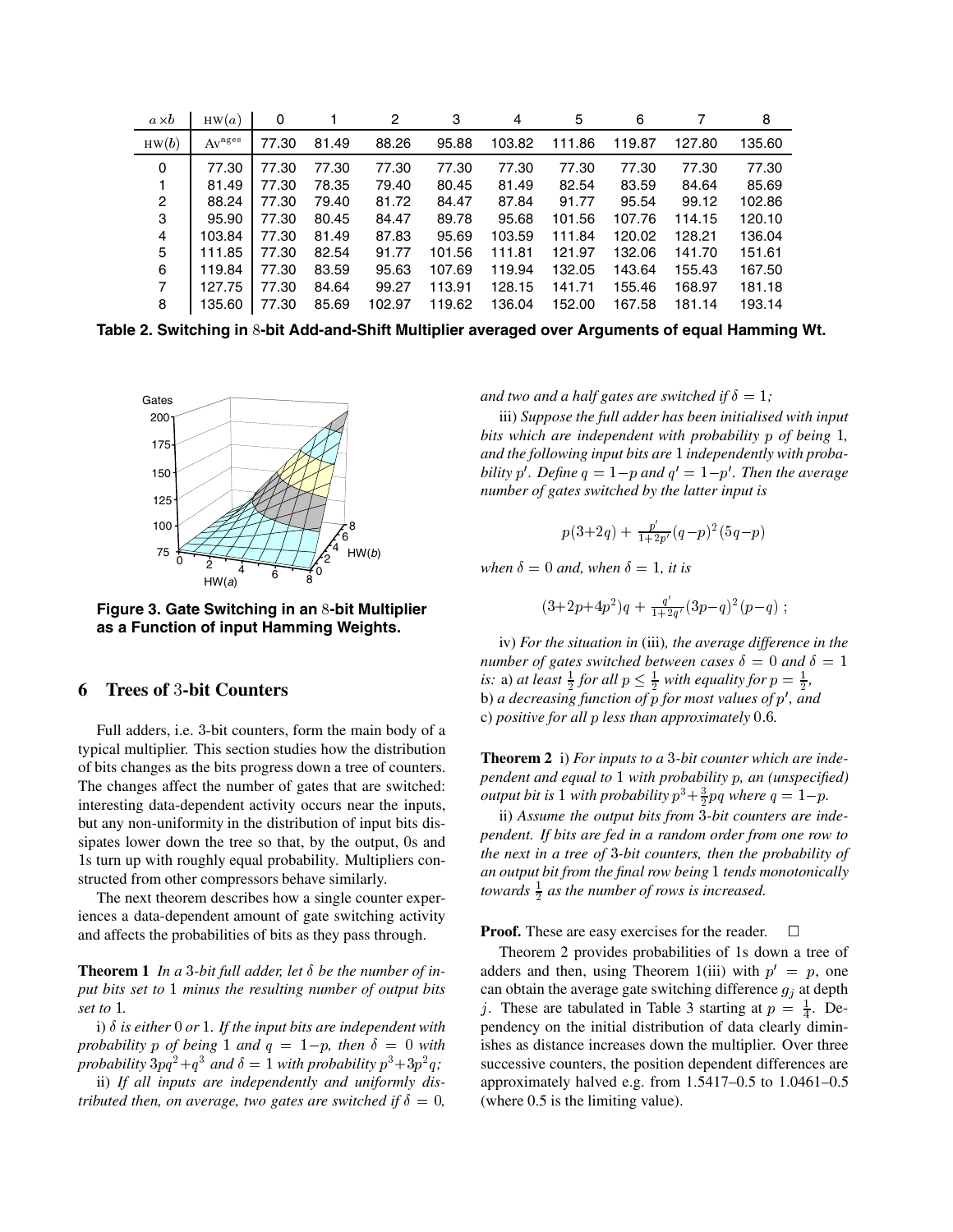|  | <i>i</i> 0 1 2 3 4 5                            |  |  |
|--|-------------------------------------------------|--|--|
|  | $p_j$ 0.2500 0.2969 0.3393 0.3753 0.4045 0.4275 |  |  |
|  | $g_i$ 1.5417 1.3635 1.1950 1.0461 0.9218 0.8221 |  |  |
|  |                                                 |  |  |
|  | <i>i</i> 6 7 8 9 10 11                          |  |  |
|  | $p_j$ 0.4453 0.4588 0.4690 0.4767 0.4825 0.4869 |  |  |

Table 3. Probability  $p_i$  of a 1 and the extra aver**age Gate Switching when a Bit is removed by a counter at depth in the Tree.**

#### **7 The Add-and-Shift Multiplier Model**

The add-and-shift hardware multiplier was simulated without pipelining or bit recoding. It is best described via bit slices where the *i*th slice processes all bits corresponding to  $2^i$ . In order for the multiplier to compute  $a \times b$ , multiplexors first produce  $k$  copies of each bit from its two arguments. These are then ANDed in pairs to create  $k^2$  bits  $a_i b_j$ .

Bit slice 0 just outputs bit  $a_0b_0$  from its AND gate. For bit slice *i* with  $0 < i < k$ , there are  $i+1$  input bits from AND gates and  $i-1$  carry bits from slice  $i-1$ . These are added using  $(i-1)$  3-bit counters and a single 2-bit counter, generating one output bit and *i* carries. Slice  $k$  has  $k-1$  inputs from the AND gates and  $k-1$  carries in from slice  $k-1$ . These are added using  $(k-2)$  3-bit counters and a 2-bit counter which generate  $k-1$  carries up to slice  $k+1$  and one output bit. Lastly, for bit slice  $2k-i$  where  $0 < i < k$ , there are  $i$ input bits from AND gates and  $i$  carries in from the previous slice. These are added using  $(i-1)$  3-bit counters which generate  $i-1$  carries to the next slice and one output bit.

To minimise critical path lengths a Wallace tree was built for each bit slice, i.e. the full adders were arranged so that bits with the shortest critical path were always added together first. The multiplier contains  $k(k-2)$  full adders, and the first row in the Wallace tree has about one third of these. Subsequent rows have about  $\frac{2}{3}$ rds of the number in the previous row. So, although the two theorems indicate a decrease in the data-dependent gate switching as one descends the tree, the decrease is of less importance because so many of the 3-bit counters are at the top of the tree.

### **8 The Hamming Weight Multiplier**

The simulation of Section 3 uses  $O(2^{4k} k^2)$  time because of the  $2^k$  choices for each of a, b, c and d. This makes it infeasible to model 16-bit or larger multipliers. To investigate behaviour in terms of Hamming weights, it is necessary to build a multiplier which computes (average) gate switching activity just from the weights of  $a, b, c$  and  $d$ . Ideally this should have polynomial, not exponential, time complexity so that any expected size for a multiplier can be processed.

As in Theorem 1, let undashed characters such as  $p$  denote probabilities during initialisation and let dashed characters such as  $p'$  denote probabilities during execution. The probability of a bit of input a being 1 is  $p' = \frac{1}{k}HW(a)$ . Let us denote these bit probabilities for a, b, c and d by  $p'$ ,  $q'$ ,  $p$ and  $q$ , respectively. Then the multiplier model is initialised by computing  $c \times d$  and then executing  $a \times b$  during which gate switching is calculated probabilistically.

#### **8.1 The Multiplexors and A**ND **Gates**

The contribution from the multiplexors and AND gates is easy to assess exactly. Each of the initial  $2k$  input bits is first multiplexed to  $k$  AND gates at the top of the multiplier. Those corresponding to the first argument  $(c \text{ then } a)$  are changed from 0 to 1 with probability  $(1-p)p'$  and from 1 to 0 with probability  $p(1-p')$ . Thus, taking both arguments into account, the multiplexors introduce a power variation proportional to  $p+p'-2pp'+q+q'-2qq'$ . As this is linear in  $p$  and  $q$ , the average over all initial conditions is given by taking  $p = q = \frac{1}{2}$ . The formula is then constant, showing the power variation resulting from multiplexors is constant. So this contribution is of no further concern.

<sup>1</sup> is the probability that it will be switched in the op-On average, the AND gates will be initialised with their outputs set to 1 with probability  $pq$  and, when  $a \times b$  is computed, the AND gates output a 1 with probability  $p'q'$ . So  $(1-pq)p'q'$  is the probability that an AND gate will be switched from 0 to 1 and  $pq(1-p'q')$ posite direction. So it will be switched with probability  $pq+p'q'-2pqp'q'$ . Tl . This must be multiplied by  $k^2$  to obtain the expected number of AND gates which will change state:  $HW(c)HW(d) + HW(a)HW(b)$  - $2k^{-2}$ HW $(c)$ HW $(d)$ HW $(a)$ HW $(b)$ . Averaging over all initialising inputs c and d yields  $\frac{1}{4}k^2 + \frac{1}{2}HW(a)HW(b)$ .

This is a very reliable component of the total variation in gate counts, almost independent of the multiplier construction. It is a substantial part of the total data-dependent variation of the multiplier. There are  $HW(a)HW(b)$  input 1s to the counter tree, and this is an upper bound on the number of 1s removed by the adder tree. Each removal of a 1 causes a data dependent increase of about 1.2 gates switching for an average initialisation (by Table 3 and an estimate of the number of counters in each row). Comparing the resulting total of  $1.2HW(a)HW(b)$  gate switches with the total from the AND gates, we expect AND gate switching to account for about  $0.5/(1.2+0.5)$ , i.e. 30%, of the total data dependent variation, which is what we find.

#### **8.2 The Compressor Tree**

To prevent combinatorial explosion in the counter tree, some simplification is necessary.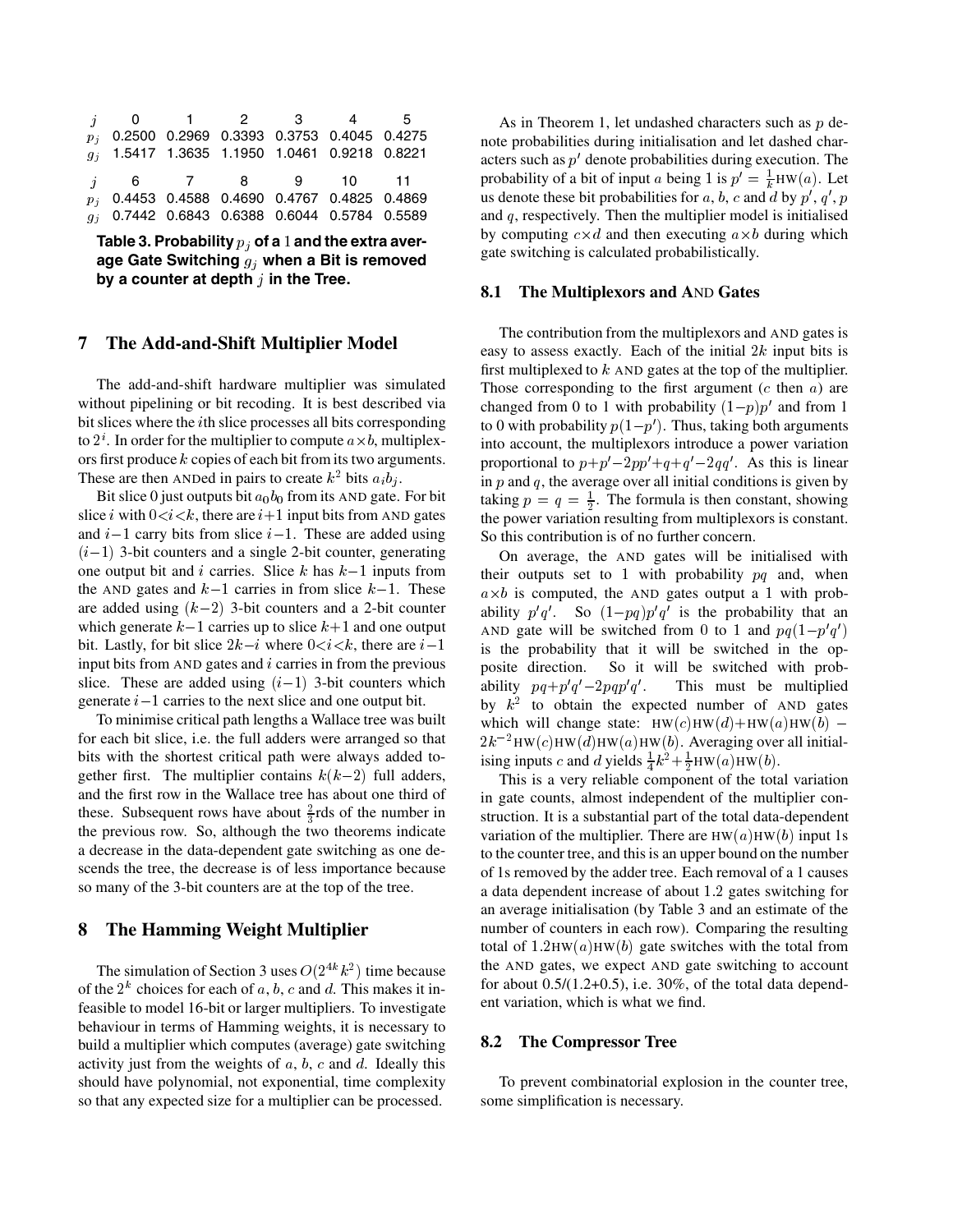| $HW(a) \times HW(b)$ | 0     |       | 2      | 3      | 4      | 5      | 6      |        | 8      |
|----------------------|-------|-------|--------|--------|--------|--------|--------|--------|--------|
| 0                    | 73.54 | 73.54 | 73.54  | 73.54  | 73.54  | 73.54  | 73.54  | 73.54  | 73.54  |
|                      | 73.54 | 74.90 | 76.32  | 77.82  | 79.39  | 81.05  | 82.79  | 84.60  | 86.48  |
| 2                    | 73.54 | 76.32 | 79.39  | 82.79  | 86.48  | 90.35  | 94.32  | 98.30  | 102.25 |
| 3                    | 73.54 | 77.82 | 82.79  | 88.40  | 94.32  | 100.28 | 106.14 | 111.82 | 117.28 |
| 4                    | 73.54 | 79.39 | 86.48  | 94.32  | 102.25 | 109.95 | 117.28 | 124.21 | 130.76 |
| 5                    | 73.54 | 81.05 | 90.35  | 100.28 | 109.95 | 119.05 | 127.53 | 135.46 | 143.00 |
| 6                    | 73.54 | 82.79 | 94.32  | 106.14 | 117.28 | 127.53 | 136.99 | 145.95 | 154.92 |
| $\overline{7}$       | 73.54 | 84.60 | 98.30  | 111.82 | 124.21 | 135.46 | 145.95 | 156.46 | 168.34 |
| 8                    | 73.54 | 86.48 | 102.25 | 117.28 | 130.76 | 143.00 | 154.92 | 168.34 | 193.46 |

**Table 4. Gate Switching Activity for the -bit Hamming Weight Add-and-Shift Multiplier.**

 *Independence Assumption for Counters:* The inputs to each full adder and each half adder are independent.

In practice this assumption is absurd because there are only 2k bits fed into the multiplier but  $k^2$  bits which are generated from them and processed by the counters. Moreover, strong dependencies can persist if related bits are grouped together for input into counter sub-trees.

It is necessary just to know the probability of input bits to a counter being 1 in order to apply Thm. 2 to compute the probability of output bits being 1. Then Thm. 1 with the assumption enables the average number of gate changes to be computed for the whole tree once input bit probabilities are chosen for the initialisation and execution phases. After averaging over all initial states, expected gate switching activity was obtained, as in Table 4.

## **8.3 Evaluation**

This model matches the actual values very well: the maximum relative error between entries in Tables 2 and 4 is in the region of 7.5%. Moreover, for all small  $k$  the forms of the discrepancies are similar, and therefore predictable. For example, model values for input weights  $(0, i)$  are consistently marginally smaller than true values by about 5%. So it seems reasonable to assume that extrapolating to large cases will yield fairly accurate results and that a standard correction could be applied to remove most of the error.

There is a rather beautiful connection between Hamming weights of inputs to a product and the average Hamming weight of the result. This is illustrated in Fig. 4. The same features appear for all word lengths  $k$ . The difference between these weights is, of course, the number of bits removed by the counters, which is proportional to the average number of gates switched in the multiplier. So a useful health check for the model is to construct a table of output weights and compare it with these expected values.

In the model, the output digit is a vector of probabilities associated with its bits. The sum of these is the average Hamming weight predicted by the model for the output. The table of these output weights was created for various



**Figure 4. Average Hamming Weights of Products for a 16-bit Multiplier.**

k up to  $k = 32$ . The same overall features were found between the surface for the model and that for the true values: steep sides when one Hamming weight is small, a large plateau region for the majority of values, and a small peak just before the value  $(k, k)$ . The only main feature missing from the model is the slight depression near  $(k, k)$ .

### **8.4 Extrapolated Results**

It is now apparent that the Hamming weight model for the add-and-shift multiplier describes an overall level of data-dependent power consumption which has essentially the same properties for multipliers of any size. Total gate switching for weights  $(0, 0)$  and  $(k, k)$  is listed in Table 5. In all cases where  $k \le 12$  the model gives values for  $(0, 0)$ which are almost exactly 95% of the correct values, and so it is possible to predict the true values for  $(0,0)$  when  $k > 12$ . For  $(k, k)$  the values for the model seem to increase at a slightly faster rate than the actual values, thereby providing an upper bound on actual values above  $k = 8$ .

Switching for weights  $(0, 0)$  always gives the minimal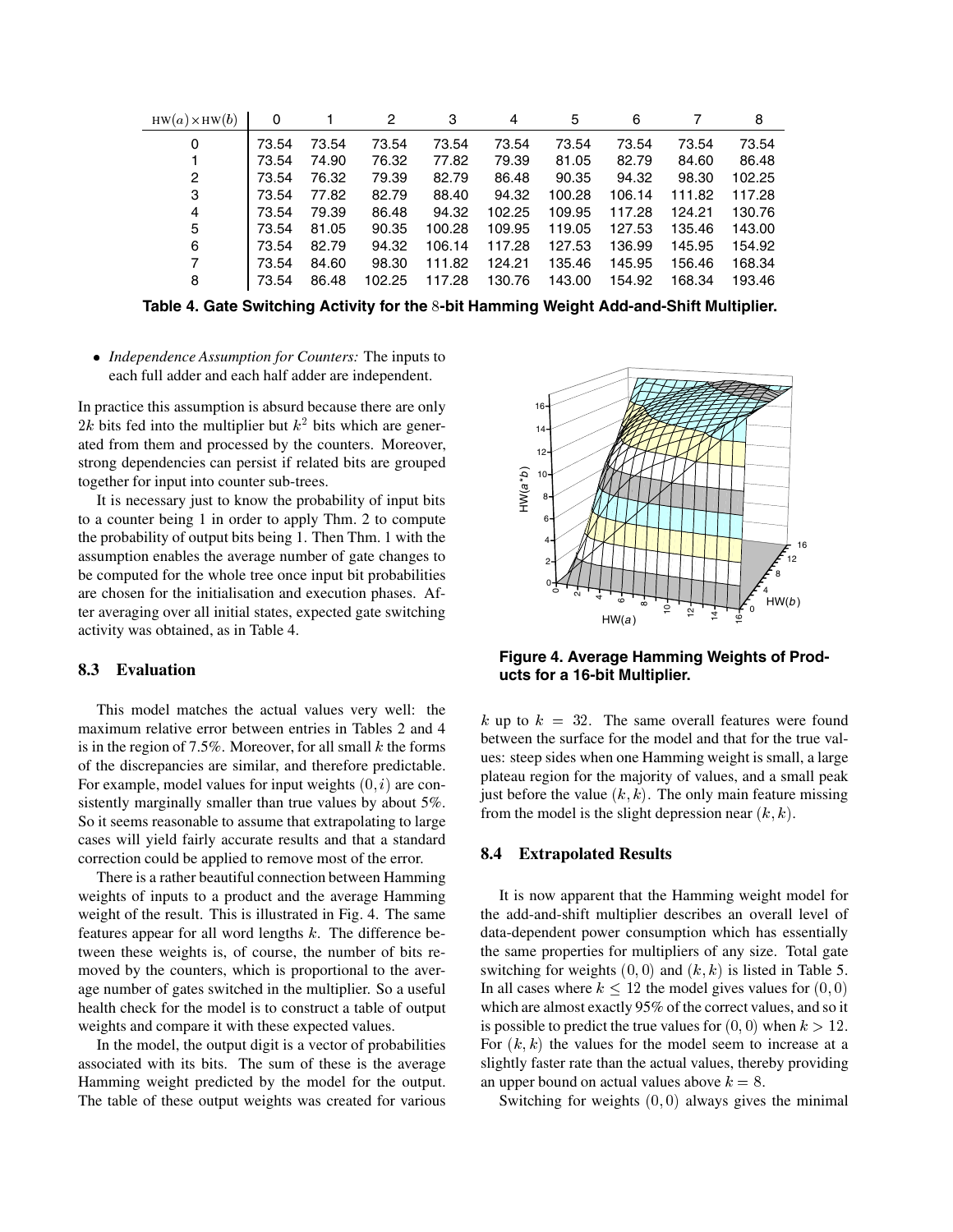|                                                                       |  |  |                                         | 12. | 16 24 32 | 48   | 64          |
|-----------------------------------------------------------------------|--|--|-----------------------------------------|-----|----------|------|-------------|
| Actual $(0, 0)$ 13.81 24.47 38.71                                     |  |  | 56.46 77.30 194.8 353.5 822.8 1486 3395 |     |          |      | 6081        |
| $Model(0, 0)$ 13.13 23.24 36.70 53.66 73.54 186.9 353.1 842.0 1540    |  |  |                                         |     |          | 3563 | 6422        |
| Actual(k, k)   40.12 68.23 103.05 144.40 193.14 456.3 824.5 1887 3380 |  |  |                                         |     |          |      | 7662  13669 |
| Model(k, k)   39.57 67.65 102.65 144.40 193.46 458.6 834.7 1921 3453  |  |  |                                         |     |          | 7851 | 14030       |

Table 5. Minimum and Maximum Gate Switching Activity, namely that for Hamming Weights  $(0,0)$  and **. (***Predicted Values in italics***).**

activity, and that for  $(k, k)$  gives the maximal activity. For all small  $k$  this coincides with the minimum and maximum for digit-by-digit averages. So we can assume that the table also accurately predicts minimum and maximum gate switching activity during any multiplication performed by a multiplier built according to the specification in Section 7 *when averaged over all possible initialisations*. Without such averaging the extremes are greater: for example,  $a \times b$ followed by  $a \times b$  should result in no gate switching at all.

As the total number of gates in the model multiplier is quadratic in k, namely  $6k^2-8k$ , it seems worth trying to fit a quadratic curve to the values in Table 5: gate switching for  $(0, 0)$  is approximated by  $1.52k^2 - 1.99k - 2.87$  in the actual multiplier, compared with  $1.58k^2 - 3.45k + 1.37$  in the Hamming weight model; and that for  $(k, k)$  is approximated by  $3.37k^2 - 2.03k - 5.79$  in the actual multiplier, compared with  $3.46k^2 - 3.01k - 3.88$  in the model. These functions fit within the bounds imposed by the hardware. As they also provide a very good fit to all ten (resp. 15) points used rather than just three (with about 3% relative error in the worst case), they were used to suggest approximations for the true values which were too costly to compute in Table 5. Thus, on average between about a quarter and just over a half of the gates are switched during each multiplication.

# **9 The Booth-Hamming Weight Multiplier**

Following the above simplifications, a binary Booth multiplier was also built for simulating power consumption as a function of the Hamming weight of one input, and the Booth weight of the other, recoded input. However, the simplifications used for the add-and-shift multiplier failed to produce a sufficiently accurate model of the behaviour here. The problem seems to lie in the independence assumption: a sizeable proportion of the addends are not the random bits of the multiplicand (or its complement) but strings of all 0s or all 1s. Further research is merited here.

For the Booth-recoding multiplier behaviour is much more consistent over the re-coded input when measured using Booth weight instead of Hamming weight. Moreover, average gate switching for any pair of digits shows much less variance than for the add-and-shift multiplier. Conse-



**Figure 5. Combined Power & EMR Trace Re**sults for 16-Bit Multiplier.

quently there is much less variation between the behaviour of different Hammming/Booth weight classes here than for the add-and-shift multiplier. So this multiplier should be more resistant to a weight-based side channel attack.

### **10 Laboratory Results**

To verify the accuracy of our models in practice rather than compared with a simulation, power and EMR from several hardware multipliers were measured following practices described in [9, 10]. We had access to unpipelined add-and-shift 16- and 32- and 64-bit multipliers. Data was loaded in one cycle, the product computed in the next, and the output written to memory in the third. Our model applies to the middle cycle.

For each pair of Hamming weights, five random inputs  $a$ and  $b$  were chosen with those weights, and the current and electromagnetic traces of the multiplication cycle obtained after an unknown initialisation which we assumed was random. Thus there were  $5<sup>2</sup>$  traces to be averaged for each Hamming weight pair. The traces consisted of 12-bit current and EMR measurements made at 35 times the (internal) clock frequency of the multiplier. They included information about the execution address and the last instruction ex-